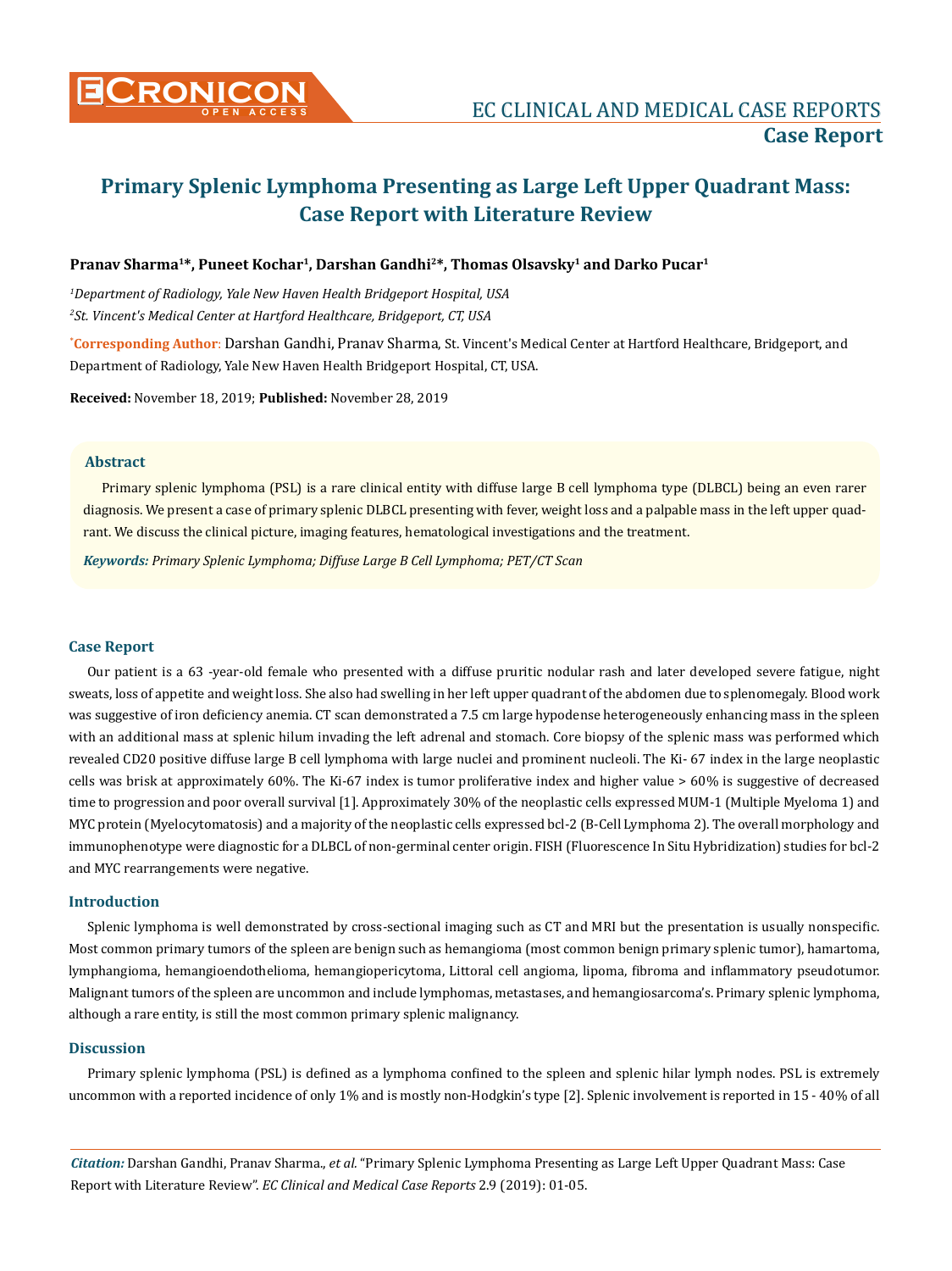02

NHL and up to 50 - 80% at autopsy but PSL is only found in 1-6% of lymphoma cases. PSL is mostly small-B cell lymphoma such as marginal zone, mantle cell or follicular lymphoma and less commonly (< 1%) diffuse large B-cell lymphoma (DLBCL) [3,4]. Early diagnosis is helpful in good prognosis but is difficult as the clinical presentation is usually nonspecific with fatigue, fever, weight loss and abdominal pain being the most common initial symptoms. Some cases present with symptoms secondary to direct invasion of adjacent organs like the stomach, pancreas, omentum, and diaphragm.

Imaging workup includes ultrasound, CT scan, MRI and FDG PET/CT. On ultrasound, single or multiple hypoechoic lesions are typically seen in the spleen. CT usually shows hypodense lesions with or without hilar lymphadenopathy and better characterizes adjacent organ invasion. FDG PET/CT has high sensitivity in the detection of splenic lesions and is used in pretreatment evaluation [5]. Splenic hypermetabolism more than liver, splenic nodules and splenic index (length x height x thickness) more than 725 cm2 have a sensitivity of 100% and specificity of 95% to suggest splenic involvement [6]. On MRI the lesions are isointense to splenic parenchyma on T1 and T2 weighted images or hypointense on T2 images. Upon gadolinium administration hypointense lesions relative to enhancing splenic parenchyma are seen; which later become isointense [7]. This feature helps in differentiating these lesions from metastases which are rarely T2 hypointense and typically show necrosis and hemorrhage [8]. Diffusion-weighted imaging with background body signal suppression (DWIBS) has been shown to provide results similar to PET/CT [9]. DWIBS shows tissue structure and cellularity and may be complementary to PET/ CT for detecting aggressiveness of the disease and is able to stage lymphoma according to Ann Arbor staging [10]. The biochemical testing includes routine blood tests, lactate dehydrogenase (LDH), beta-2 macroglobulin, hepatitis testing, uric acid levels and HIV testing. Bone marrow analysis is done to stage the disease. Additional immunohistochemical studies establish the lymphoma subtype. Histologically PSL is classified as red pulp pattern and white pulp pattern; with red pulp pattern having a poorer prognosis [4].

The treatment options include splenectomy, chemotherapy, and immunotherapy. Immunotherapy with rituximab has led to decreased rates of splenectomy in cases of PSL without affecting overall survival [3]. On establishing the diagnosis, primary treatment is with R-CHOP (rituximab, cyclophosphamide, doxorubicin, vincristine, and prednisone) along with involved field radiation therapy (IFRT) [1,10]. Primary splenic DLBCL has more bone marrow infiltration, B symptoms and progression-free survival in comparison to DLBCL. However, there is no difference in overall survival [4]. Our patient was treated with R-CHOP. About a year later she developed relapse and was then treated with RICE (Rituximab, Isocyanide, Carboplatin, and Etoposide). Repeat PET/CT showed remission. She was then offered salvage treatment with R-DHAP (Rituximab, Dexamethasone, High dose Cytarabine and Cisplatin). Later she received a high dose BEAM (Carmustine, Etoposide, Cytarabine, and Melphalan) therapy and autologous stem cell rescue.



*Figure 1a: Axial CT scan through upper abdomen showing heterogeneous mass in spleen (White Arrow) and along the posterior wall of stomach (Black Arrow).*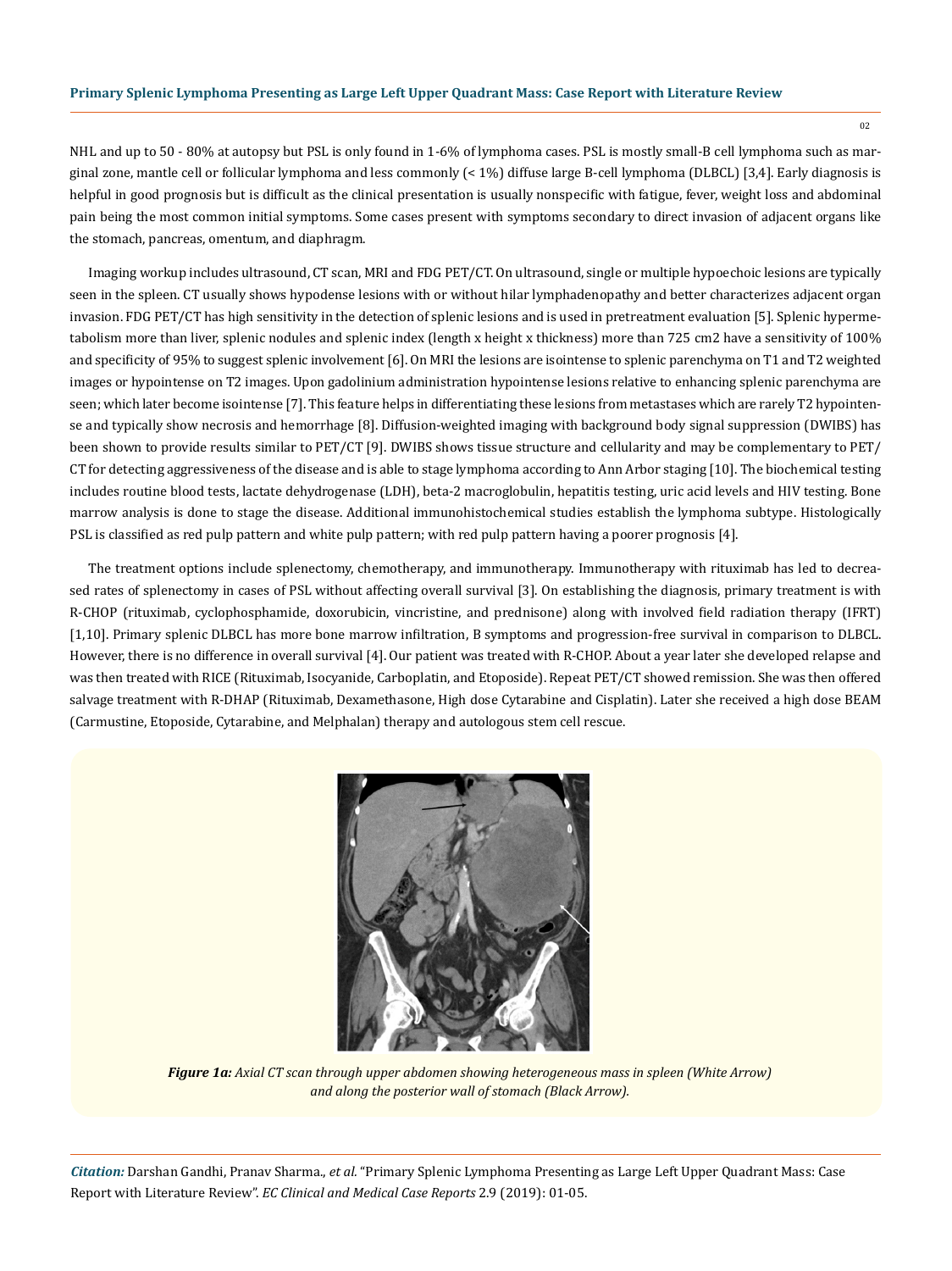

*Figure 1b: Coronal CT scan through upper abdomen showing heterogeneous mass in spleen (White Arrow) and along the posterior wall of stomach (Black Arrow).*



*Figure 2a: Axial PET/CT scan through upper abdomen showing hypermetabolism in spleen (White Arrow) and along the posterior wall of stomach (Black Arrow).*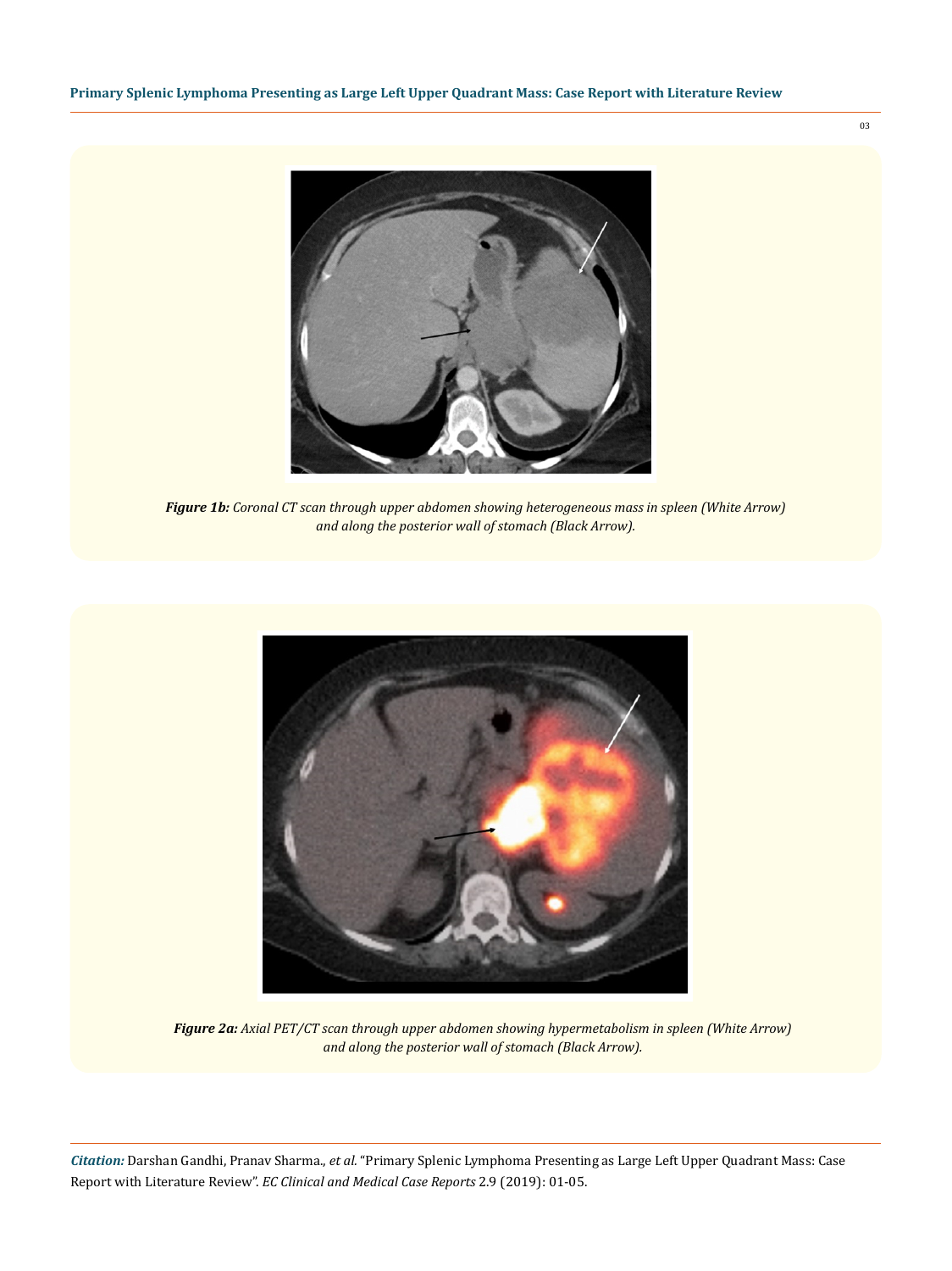

*Figure 2b: Coronal PET/CT scan through upper abdomen showing hypermetabolism in spleen (White Arrow) and along the posterior wall of stomach (Black Arrow).*

#### **Conclusion**

The PSL usually presents as solitary or multiple splenic masse rather than splenomegaly alone and clinical presentation is often vague. The correctional imaging is a helpful initial step in evaluating such cases. DLBCL limited to spleen has a favorable prognosis as compared to other stages. MRI, DWIBS and PET/CT are helpful in evaluating such cases. With newer chemotherapeutic regimens the need for splenectomy for treating this entity has reduced.

## **Bibliography**

- 1. Zelenetz AD., *et al.* "Diffuse large B-cell lymphoma version". *[Journal of the National Comprehensive Cancer Network](https://www.ncbi.nlm.nih.gov/pubmed/26850490)* 14.2 (2016):196- [231.](https://www.ncbi.nlm.nih.gov/pubmed/26850490)
- 2. Giovagnoni A., *et al.* "Tumours of the spleen". *Cancer Imaging* 5.1 (2005): 73.
- 3. Byrd Kp., *et al.* ["Multi-Database Description of Primary Splenic Diffuse Large B-Cell Lymphoma".](https://www.ncbi.nlm.nih.gov/pubmed/29187463) *Anticancer Research* 37.12 (2017): [6839-6843.](https://www.ncbi.nlm.nih.gov/pubmed/29187463)
- 4. Shimono J., *et al.* ["Clinicopathological analysis of primary splenic diffuse large B-cell lymphoma".](https://www.ncbi.nlm.nih.gov/pubmed/28493517) *British Journal of Haematology* [\(2017\): 719-727.](https://www.ncbi.nlm.nih.gov/pubmed/28493517)
- 5. [Cheson BD. The International Harmonization Project on Lymphoma. "Revised response criteria for malignant lymphoma".](https://www.ncbi.nlm.nih.gov/pubmed/17242396) *Journal of [Clinical Oncology](https://www.ncbi.nlm.nih.gov/pubmed/17242396)* 25 (2007): 579-586.
- 6. De Jong PA., *et al.* ["CT and 18F-FDG PET for noninvasive detection of splenic involvement in patients with malignant lymphoma".](https://www.ajronline.org/doi/10.2214/AJR.08.1160) *[American Journal of Roentgenology](https://www.ajronline.org/doi/10.2214/AJR.08.1160)* 192.3 (2009): 745-753.